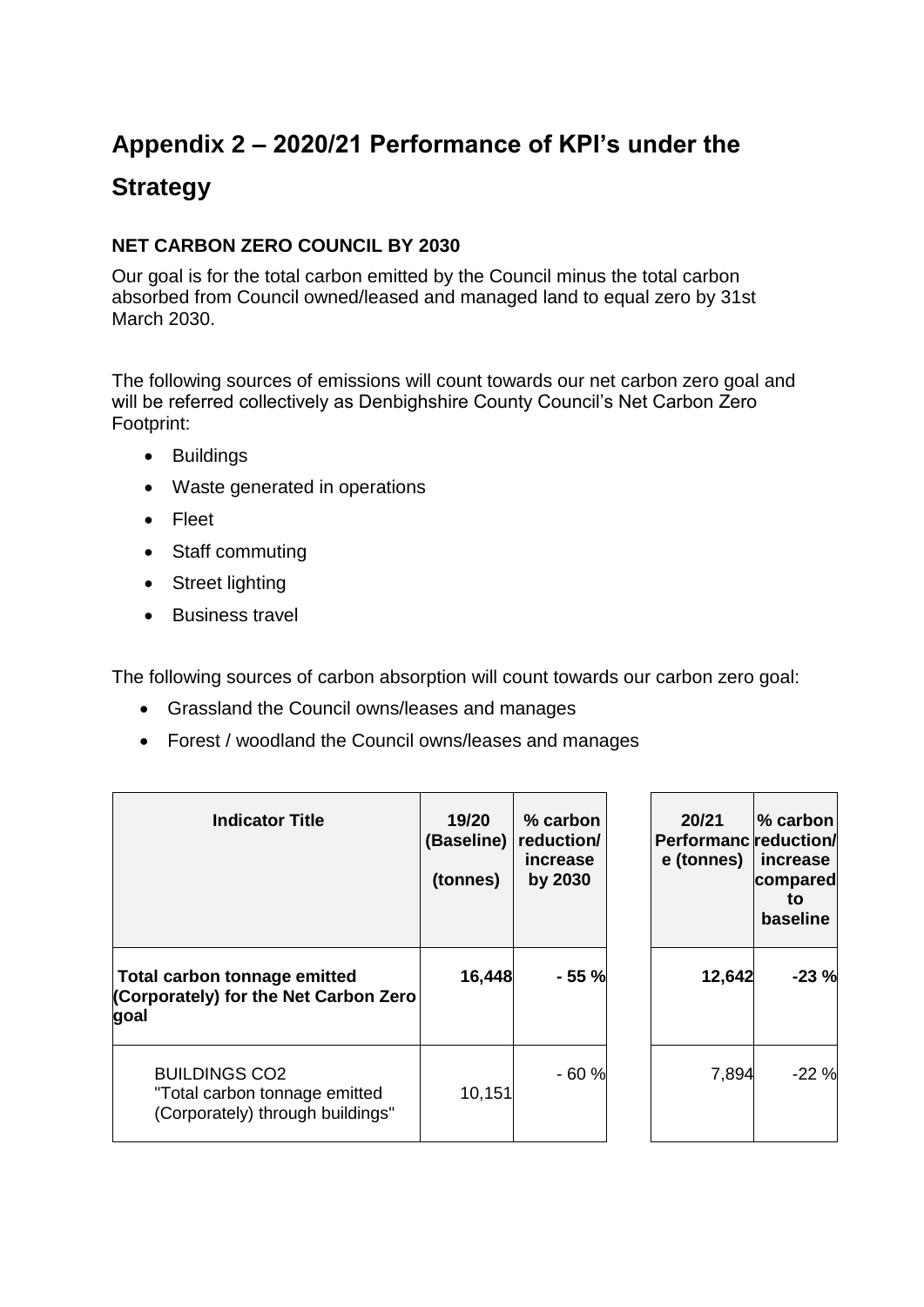| <b>Indicator Title</b>                                                                                                    | 19/20<br>(Baseline)<br>(tonnes) | % carbon<br>reduction/<br>increase<br>by 2030 | 20/21<br>Performanc reduction/<br>e (tonnes) | % carbon<br>increase<br>compared<br>to<br>baseline |
|---------------------------------------------------------------------------------------------------------------------------|---------------------------------|-----------------------------------------------|----------------------------------------------|----------------------------------------------------|
| FLEET CO <sub>2</sub><br>"Total carbon tonnage emitted<br>(Corporately) through fleet"                                    | 2,693                           | $-60%$                                        | 2,086                                        | $-23%$                                             |
| <b>WASTE CO2</b><br>"Total carbon tonnage emitted<br>(Corporately) through waste"                                         | 418                             | $-50%$                                        | 208                                          | $-50%$                                             |
| <b>STAFF COMMUTING CO2</b><br>"Total carbon tonnage emitted<br>(Corporately) through staff<br>commuting"                  | 1,848                           | $-20%$                                        | 1,719                                        | $-7%$                                              |
| <b>STREET LIGHTING CO2</b><br>"Total carbon tonnage emitted<br>(Corporately) through street<br>lighting"                  | 788                             | $-50%$                                        | 610                                          | $-23%$                                             |
| <b>BUSINESS TRAVEL CO2</b><br>"Total carbon tonnage emitted<br>(Corporately) through business<br>travel"                  | 550                             | $-80%$                                        | 126                                          | $-77%$                                             |
| <b>Total carbon tonnage sequestered</b><br>(Corporately) for the Net Carbon Zero<br>goal                                  | 2,418                           | $+203%$                                       | 2,365                                        | $-2%$                                              |
| <b>GRASSLAND CARBON</b><br><b>ABSORBED</b><br>"Total carbon tonnage<br>sequestered (Corporately) through<br>grassland"    | 1,564                           |                                               | 1,564.16                                     | $+0.03%$                                           |
| <b>FOREST LAND CARBON</b><br><b>ABSORBED</b><br>"Total carbon tonnage<br>sequestered (Corporately) through<br>forestland" | 854                             | +575 %                                        | 801                                          | $-6%$                                              |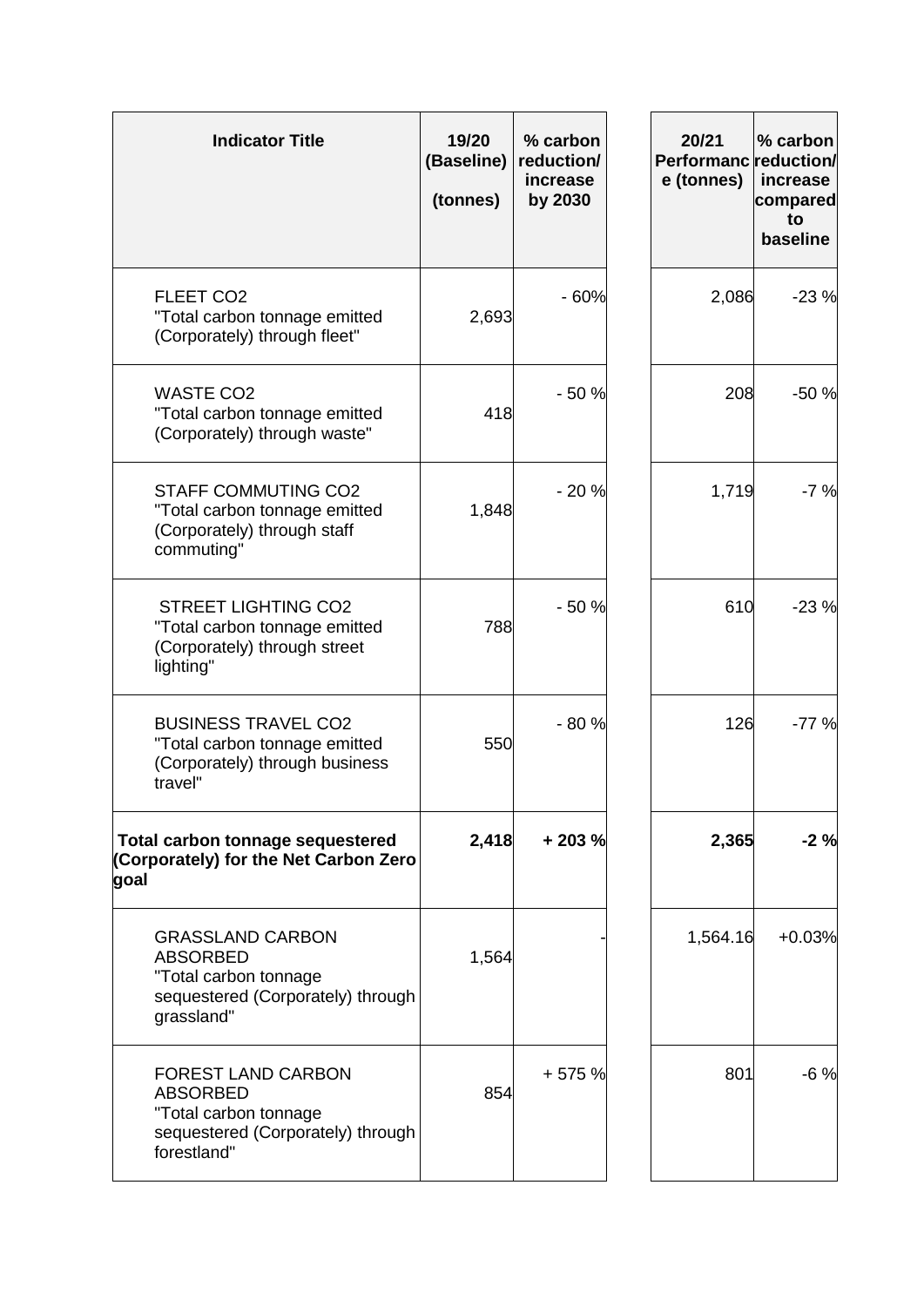| <b>Indicator Title</b>                                                                     | 19/20<br>(Baseline)<br>(tonnes) | $%$ carbon<br>reduction/<br><i>increase</i><br>by 2030 | 20/21<br>Performanc reduction/<br>e (tonnes) | l% carbon<br>increase<br>compared<br>to<br>baseline |
|--------------------------------------------------------------------------------------------|---------------------------------|--------------------------------------------------------|----------------------------------------------|-----------------------------------------------------|
| Net Carbon Zero- total carbon<br>tonnage emitted minus total carbon<br>tonnage sequestered | 14,030                          | n/a                                                    | 10,277                                       | $-27%$                                              |

## **SUPPLY CHAIN PLUS TARGET BY 2030**

The Council aims to reduce the carbon emitted from our supply chain by 35%. We will work with companies and businesses who we buy our goods and services from to reduce the carbon intensity of what we buy and how we deliver services and also to maximise on the local community benefit we can generate from those contracts.

| <b>Indicator Title</b>                                                 | 19/20<br>(Baseline) | % carbon<br>reduction<br>by 2030 | 20/21<br><b>Performance</b><br>(tonnes) | % carbon<br>reduction/<br>increase<br>compared<br>to<br>baseline |
|------------------------------------------------------------------------|---------------------|----------------------------------|-----------------------------------------|------------------------------------------------------------------|
| Total carbon tonnage emitted<br>(Corporately) through supply<br>chains | 22,710              | $-35%$                           | 22,202                                  | $-2.2%$                                                          |

## **ECOLOGICALLY POSITIVE COUNCIL BY 2030**

To achieve our Ecologically Positive goal, the Council needs to increase the percentage of our owned and operated land that has a higher species richness.

This can be achieved by restoring and changing how we manage land that we currently own and operate to increase species diversity, and by increasing the land ownership therefore creating new spaces (ecological niches) for nature.

The Council's percentage of owned and operated land in the lowest categories of species richness should be lower than the percentage of Council owned and